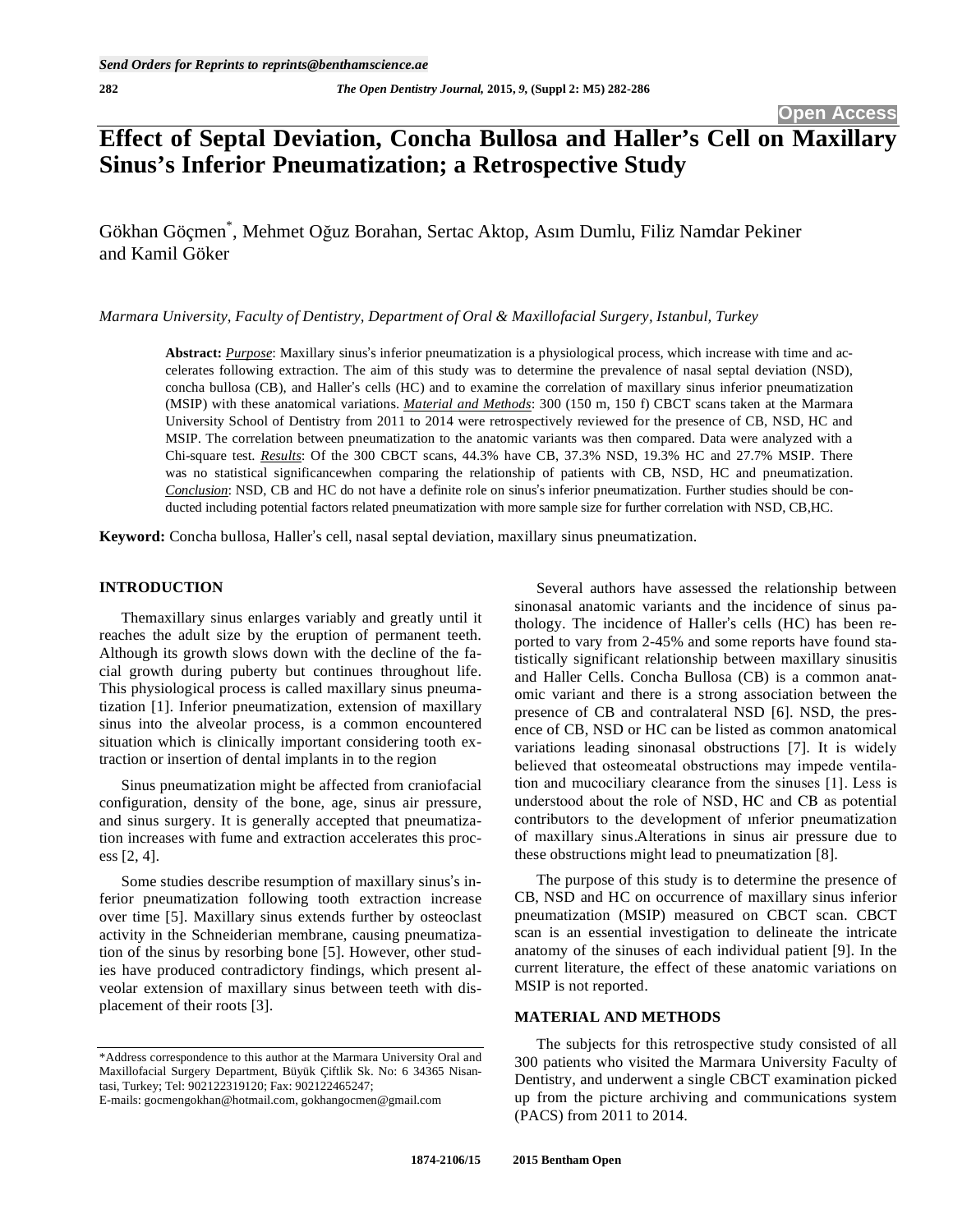#### *Effect of Septal Deviation, Concha Bullosa and Haller's Cell The Open Dentistry Journal,* **2015***, Volume 9* **283**

The CBCT examinations were performed using a Pro-Max 3D Mid machine (Planmeca Oy, Helsinki, Finland). The ProMax 3D Mid CBCT machine was operated at 90 kVp and 10 mA with a 9x16cm field of view. Assessment of CBCT scans was performed directly on a 1920x1080 pixel and 23-inch Acer monitor screen (Acer Inc., Taipei, Taiwan). Voxel edge length was 0.2 mm and slice thickness was 1 mm. Patients with a history of trauma and/or surgery involving the maxillofacial region, systemic diseases affecting growth and development, or clinical and/or radiographic evidence of developmental anomalies/ pathologies affecting the maxillofacial region were excluded from the study. The study protocol was approved by the Local Committee of Research and Ethics of Medipol University with the number of 10640098-58.

One oral and maxillofacial surgeon (GG) and one oral and maxillofacial radiologist (MOB) independently interpreted all of the images. A second oral and maxillofacial radiologist reviewed any contradictory findings. Scans were reviewed for any nasal cavity and/or paranasal anatomical abnormalities, with specific evaluation on the presence of CB, NSD and HC. For defining them coronal images were selected. They were cropped in the slice in which their widest size was apparent. CB was defined as the presence of pneumatization of any size in the left or right within in the superior, middle, or inferior conchae. NSD was defined as a deviation of greater than 4mm from the midline to the left or right. We used criteria for defining HC as air cells, of any size, located along the medial portion of the orbital floor and/or the lamina papyracea inferior to the bulla ethmoidalis, and continuous with the ethmoid capsule.

It is determined as pneumatized for dentate patients when the apices are surrounded by the sinus mucosa and for edentulous patients if the alveolar bone is less than 10mm in vertical height.

Results were statistically analyzed using SPSS software (version 12; SPSS Inc, Chicago, Illinois). *P* values < 0.05 were considered statistically significant. Data was analyzed with a Chi-square test.

# **RESULTS**

Of the 300 scans evaluated, 150 were from male patients and 150 were female patients: mean age  $32.46 \pm 11.89$  years age ; range 20-70 years. 44,3% of the patient scans reviewed had evidence of CB (Fig. **1**). From the 300 scans, 12.7% were located in one of the right concha, 9% involving the left concha, and 22.6% bilaterally distributed. There was no statistical difference between gender and the presence of CB. 48.7% female; 40% were male; *P* = *.*352) (Table **1**) There was no statistical significance when comparing the relationship of patients with CB (44.3%) and those with pneumatization (27.7%). 14.7% of patients had a combination of both, 29.7% had CB without evidence of pneumatization, and 13% had pneumatization in the absence of CB. (Table **2**) The relationship between CB and ipsilateral or contralateral pneumatization was not statistically significant.  $(P < .005)$  (Table 5) 37.3% of the patient scans reviewed had evidence of NSD (Fig. **2**). From the 300 scans, 23% showed right side deviation, 14.3% presented left side deviation. There was a statistically significant higher prevalence of NSD in males (54.7%) compared to females (20 %; P < .005) (Table **1**)



**Fig. (1).** Coronal CBCT scan demonstrating bilateral maxillary pneumatization (arrows). (**a**) Right middle concha bullosa (asterisk). Left nasal septal deviation (arrow). Left maxillary pneumatization (arrow) (**b**) Bilateral middle concha bullosa (asterisk).



**Fig. (2). Coronal CBCT scans demonstrating bilateral middle concha bullosa (arrows).** (**b**) Right nasal septal deviation (asterisk) (a) Left nasal septal deviation (asterisk). No concha bullosa or Haller's cells is evident.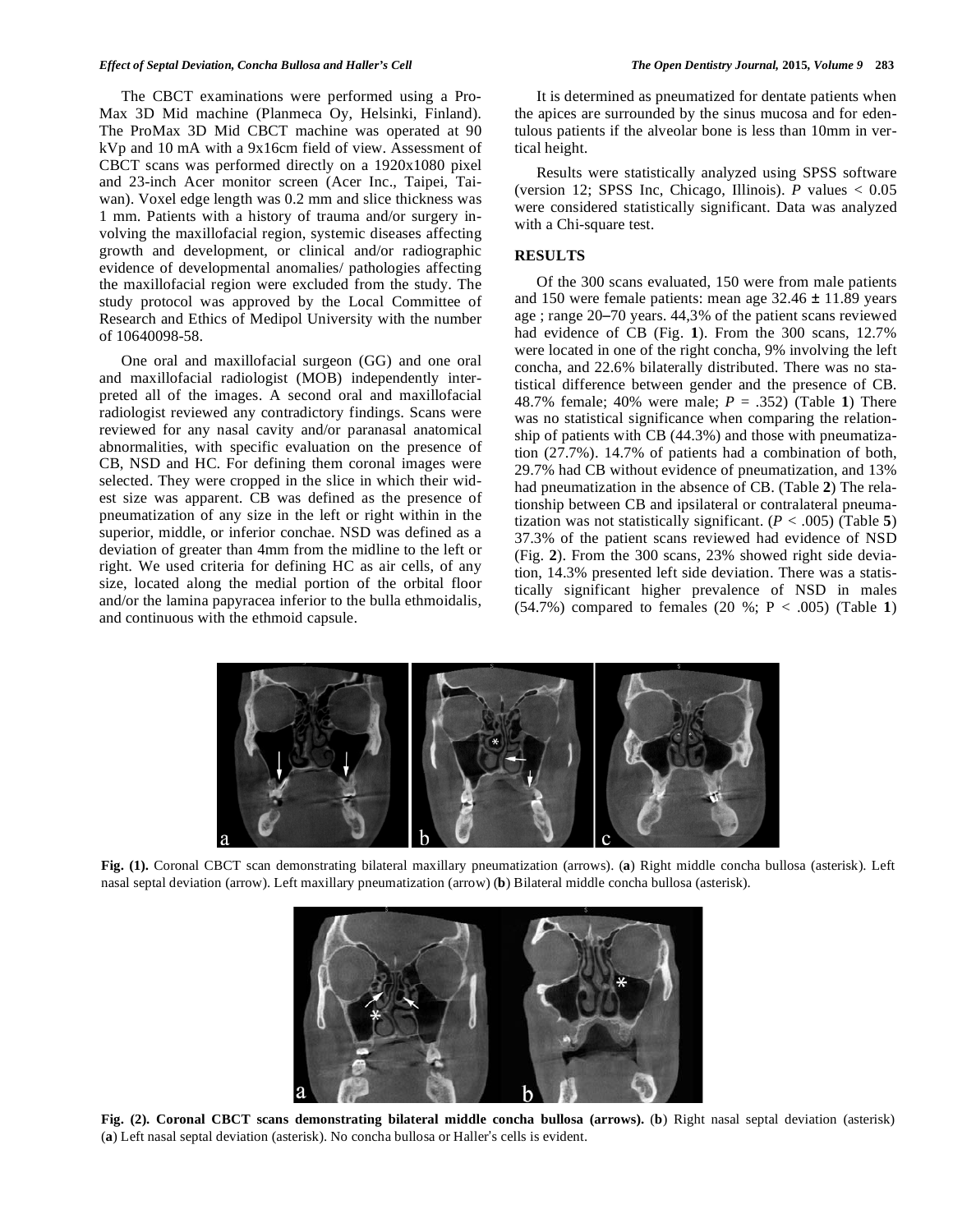|              | Concha Bullosa |            | <b>Septal Deviation</b> |               | <b>Haller Cells</b> |               | <b>Maxillary Pneumatization</b> |            |
|--------------|----------------|------------|-------------------------|---------------|---------------------|---------------|---------------------------------|------------|
|              | Present        | Absent     | Present                 | <b>Absent</b> | Present             | <b>Absent</b> | <b>Present</b>                  | Absent     |
| <b>Total</b> | 133(44.3%)     | 167(55.7%) | 112(37.3%)              | 188(62.7%)    | 58(19.3%)           | 242(80.7%)    | 83(27.7%)                       | 217(72.3%) |
| Gender       |                |            |                         |               |                     |               |                                 |            |
| Male         | $60(40\%)$     | 90(60%)    | 82(54.7%)               | 68(45.3%)     | 43(28.7%)           | 107(71.3%)    | 43(28.7)                        | 107(71.3%) |
| Female       | 73(48.7%)      | 77(51.3%)  | 30(20%)                 | 120(80%)      | $15(10\%)$          | 135(90%)      | 40(26.7)                        | 110(73.3%) |

#### **Table 1. Prevalence and gender distribution of concha bullosa, nasal septal deviation, Haller's cells and maxillary pneumatization.**

#### **Table 2. Relationship of concha bullosa and pneumatization.**

|                       |         | <b>Concha Bullosa</b> |            |  |
|-----------------------|---------|-----------------------|------------|--|
|                       |         | Present               | Absent     |  |
| <b>Pneumatization</b> | Present | 44(14.7%)             | 39(13%)    |  |
|                       | Absent  | 89(29.7%)             | 128(42.7%) |  |

**Table 3. Relationship of nasal septal deviation and pneumatization.** 

|                       |         | <b>Nasal Septal Deviation</b> |           |  |
|-----------------------|---------|-------------------------------|-----------|--|
|                       |         | <b>Present</b>                | Absent    |  |
| <b>Pneumatization</b> | Present | 48(16%)                       | 35(11.7%) |  |
|                       | Absent  | 140(46.7%)                    | 77(25.7%) |  |



Fig. (3). Coronal CBCT images showing bilateral (**b**) and unilateral (**a**, **c**) Haller's cells (arrows).

There was no statistical significance when comparing the relationship of patients NSD (37.3%) and those with pneumatization (27.7%). 16% of patients had a combination of both, 46.7% had NSD without evidence of pneumatization, and 11.7% had pneumatization in the absence of NSD. (*P< .*005) (Table **3**) The relationship between septal deviation and ipsilateral or contralateral pneumatization was not statistically significant.  $(P < .005)$  (Table 5) 19.3% of the patient scans reviewed had evidence of HC (Fig. **3**). From the 300 scans, 2.7% were showed HC on the right, 9.3% presented on the left and 7.3% showed bilaterally. There was a statistically significant higher prevalence of HC in males (28.7%) compared to females  $(10 \%)$ ;  $P < .005$ ) (Table 1) There was no statistical significance when comparing the relationship of HC (19.3%) and those with pneumatization (27.7%). 4.7% of patients had a combination of both, 14.7% had HC without evidence of pneumatization, and 23% had pneumatization in the absence of HC.(*P < .*005) (Table **4**) The relationship between HC and ipsilateral or contralateral pneumatization was not statistically significant. (*P < .*005) (Table **5**)

## **DISCUSSION**

The relations between the dental roots apices, alveolar bone and the sinus floor are critical for the diagnosis and management during teeth removal or placement of dental implants. Pneumatization of the sinus can lead to various complications, during these procedures. It is known that anatomical variations adjacent to maxillary sinus come along with changes in its morphology. Pneumatization is known to be affected from several factors, however it is unclear that if there is correlation with these variations. The aim of this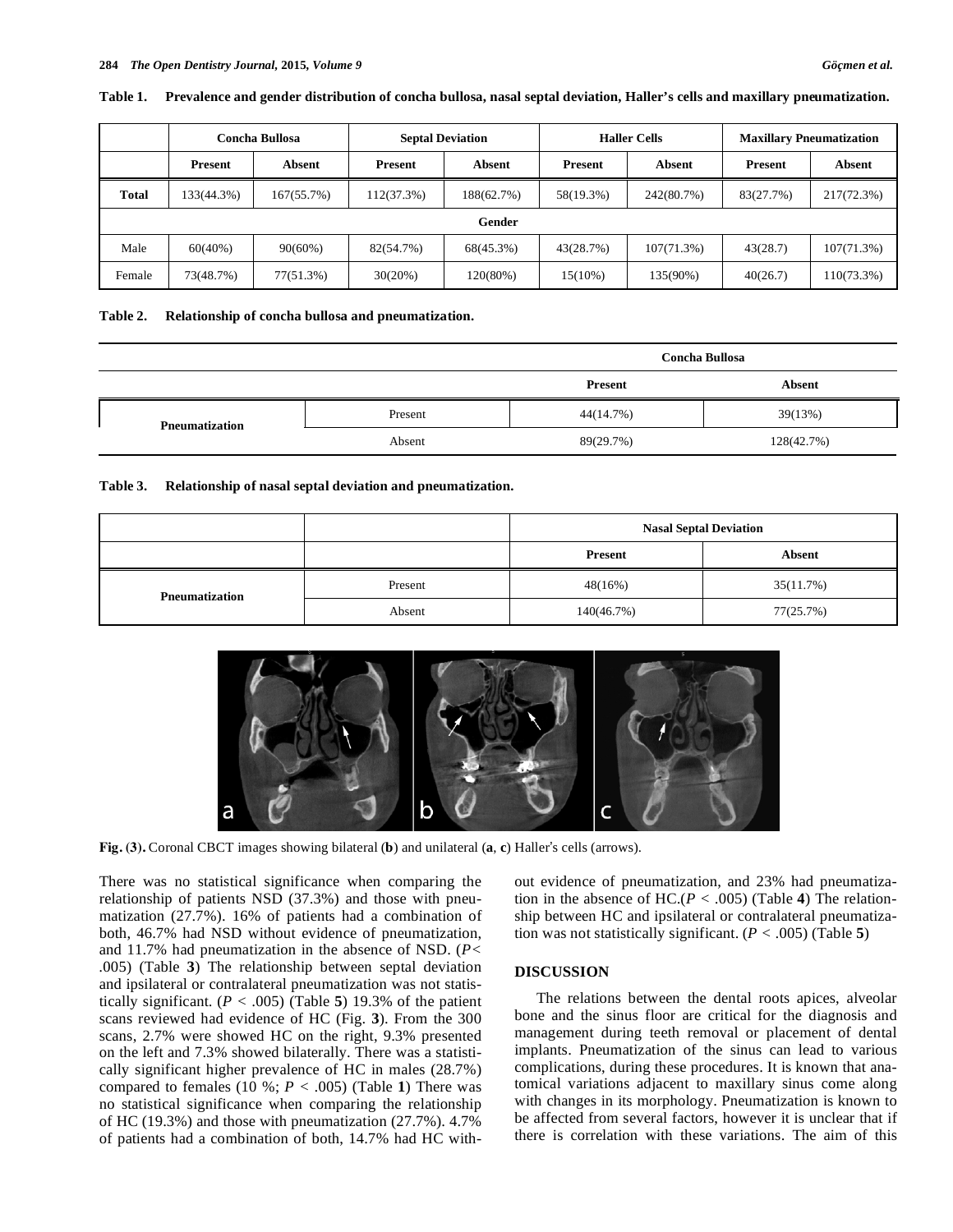## **Table 4. Relationship of Haller's cell and pneumatization.**

|                |         | <b>Haller's Cell</b> |            |
|----------------|---------|----------------------|------------|
|                |         | <b>Present</b>       | Absent     |
| Pneumatization | Present | 14(4.7%)             | 69(23%)    |
|                | Absent  | 44(14.7%)            | 173(57.7%) |

**Table 5. Relationship of Haller's cell, septal deviation and concha bullosa with ipsilateral and contralateral pneumatization.** 

|                         |                  | <b>Ipsilateral Pneumatization Present</b> | <b>Contralateral Pneumatization Present</b> |
|-------------------------|------------------|-------------------------------------------|---------------------------------------------|
|                         | Right            | 4/16(25%)                                 | $0/15(0\%)$                                 |
| Concha Bullosa          | Left             | $1/15(6.6\%)$                             | 2/16(12.5%)                                 |
|                         | <b>Bilateral</b> | 14/52(26.9%)                              |                                             |
| <b>Septal Deviation</b> | Right            | 4/16(25%)                                 | 6/15(40%)                                   |
|                         | Left             | $2/15(13.3\%)$                            | 3/16(18.7%)                                 |
|                         | Right            | $0/16(0\%)$                               | $0/15(0\%)$                                 |
| <b>Haller's Cell</b>    | Left             | $1/15(6.6\%)$                             | 2/16(12.5%)                                 |
|                         | <b>Bilateral</b> | 3/52(5.7%)                                |                                             |

study was to answer the question: "Is there any relationship between these anatomic variations and inferior pneumatization of maxillary sinus and so they predispose to future pneumatization?" We hypothesized that CB, HC and NSD might effect pneumatization in the same way that they affect sinus pathology and morphology.

The clinical significance of HC gains importance considering its possible predisposing for chronic sinusitis [10]. They might be seen in isolation or in association with NSD and CB. Depending on the size and location of these anatomical variations, they may narrow the infundibular area and maxillary sinus ostium that these areas are easily occluded by even minor inflammation of the mucosa [11]. CB and NSD's relation with alterations in maxillary sinus morphology is well studied in current literature. Extreme hypertrophy of the inferior turbinates has been seen to remodel the medial wall in the inferior meatus into the sinus. Smith KD, *et al.* reviewed 883 CT scans for prevalence of CB and NSD and their potential relationships to maxillary sinusitis. They reported there was no statistically significant relationship between the presence of CB or NSD and maxillary sinusitis [12]. Collet S, *et al.* reported a literature review that cannot establish a definite role to the nasal septum neither as the pathogenesis of chronic sinusitis nor as a contributing factor [13]. In our study, we selected these three anatomic variations because they commonly studied for their influence on alteration in maxillary sinus [6, 8]. Caughey RJ, *et al.* reviewed 250 consecutive studies (500 sides), similar to our study, for NSD, CB and HC andtheir association with maxillary sinus disease. They reported that anatomical variations, which contribute to the narrowing of the osteomeatal complex, are associated with sinus disease. However, in our study, there was no statistically significant relationship between them and pneumatization.

Frequently encountered variations in antral volume and configuration involve posterior extension toward the zygoma (zygomatic recess), and inferior pneumatization into the dental alveolus about the roots of the posterior teeth, or between them in edentulous areas. Histologic examinations had shown that the pneumatization process occurs by osteoclastic resorption of the cortical walls of the sinus and the layering of osteoid inferior to it [14]. Physiological appositional growth of bone may eventuate pneumatization and tooth extraction accelerates this process. However, hereditary factors, density of the bone, factors fluctuating sinus air pressure might have efficiency on pneumatization. Consequently, sinus pneumatization process is under unclear and multifactorial mechanism. In our study we aimed to clarify in particular, the potency of these three anatomic variations on sinus pneumatization. Pneumatization might be affected from narrowing of osteomeatal complex and accompanying maxillary sinus disease. However, we could not find any statistically significant relationship between ipsilateral or contralateral pneumatization with these anatomical variations.

In conclusion, we could not establish a definite role of septal deviation, concha bullosa and Haller's cell on sinus pneumatization. They do not indicate a direct influence on sinus pneumatization like they might do in sinus pathology. Their absence or presence does not offer a statistically significant change with sinus pneumatization. The outcomes of this study did not clarify the query, that should we consider inferior pneumatization in a case of encountering these anatomical variations and support the hypothesis of potential correlation. Sinus pneumatization is affected from various physiological, anatomical and environmental factors. Further studies are necessary to understand associated factors and the mechanism of this process.